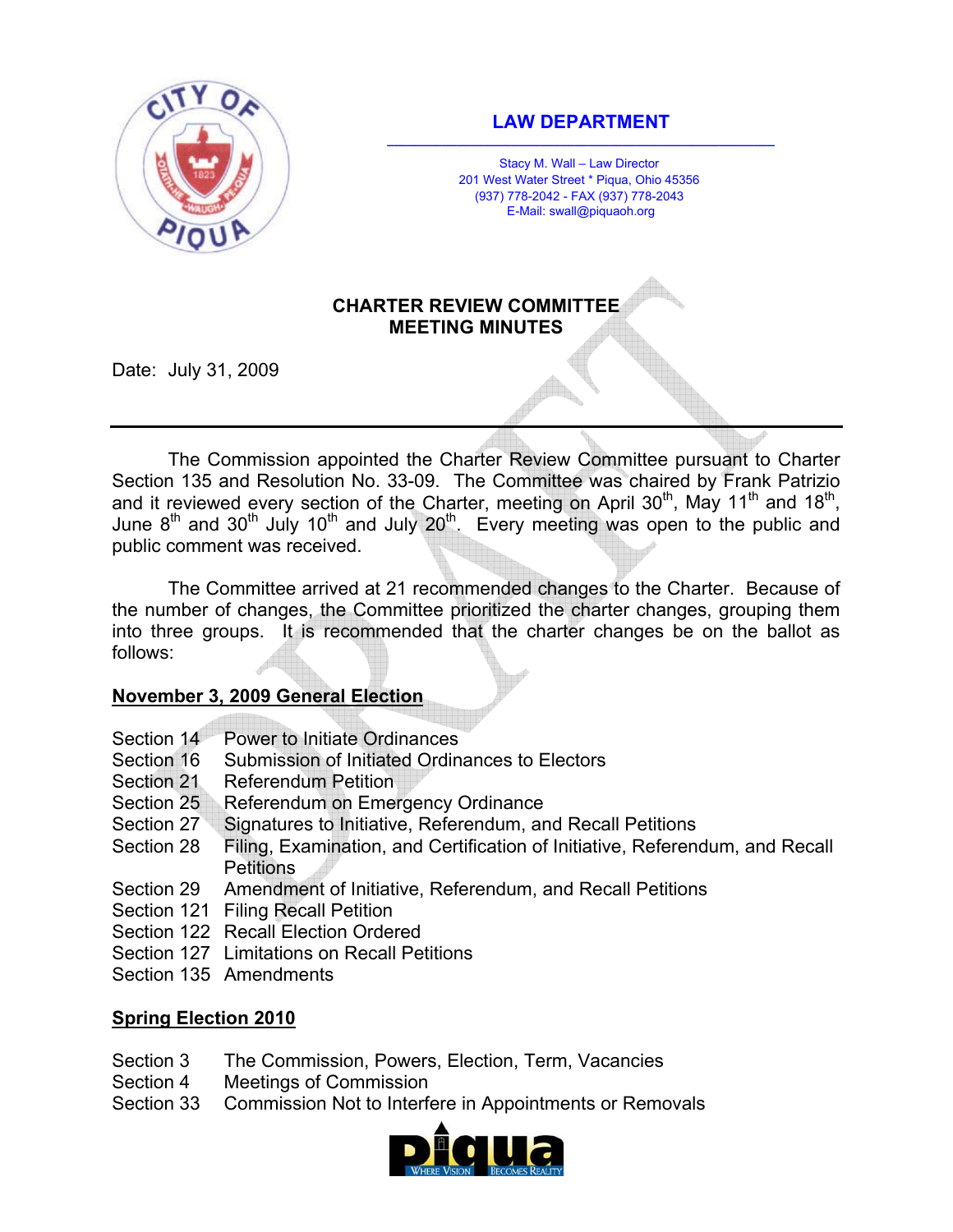### **November 2010 General Election**

- Section 5 President of Commission, Mayor
- Section 6 Salary of Commission Members and Mayor
- Section 8 Rules of Commission
- Section 32 Removal of Officers and Employees
- Section 41 Qualifications and Duties of Director of Law
- Section 66 Police Force
- Section 68 Fire Force

 The first group of charter changes all pertain to the referendum, initiative and recall sections. The Committee recommend that these sections be put on the ballot first due to the lack of clarity in the current language as well as the potential for challenges, given the City's experience with the referendum process in 2008. The proposed language clarifies the following:

- (1) to sign a petition, the individual must be a resident of Piqua and a registered voter with the Miami County Board of Elections;
- (2) the form of a petition for an initiative or a referendum;
- (3) the Board of Elections will verify the authenticity of the signatures while the Clerk of Commission will verify the form of the petition;
- (4) the number of signatures required; and
- (5) the size and responsibilities of the circulating committee.

The basis for the remainder of the charter changes are as follows:

Section 3 of the Charter defines that there are five wards of the City. The Committee felt very strongly that due to the growth of the City, the wards are very uneven and redistricting is necessary. To the Committee's knowledge, redistricting has never taken place. The Committee recommends that redistricting occur based on population, beginning with the 2010 census. The proposed language provides time for the census data to be collected and time for the Board of Elections then to recommend the new boundaries of the wards. Thereafter, redistricting by population will be required every ten years after the census data is collected. The Committee voted not to change the organization of the Commission and to keep the five wards.

Section 4 specifies when the Commission may hold an executive session. The current language allows for the employment of the City Manager to be discussed. Due to necessity of legally advising the Commission, the proposed language would allow for the employment of any city employee to be discussed in executive session.

Sections 5, 66 and 68 remove the ability of the mayor to take command of the police and fire forces. Due to the city manager form of government, the position of mayor is not qualified to take command of the fire and police forces, especially during times of emergency. The city manager has the knowledge and experience through training to deal with emergency management operations. The city manager is also provided the